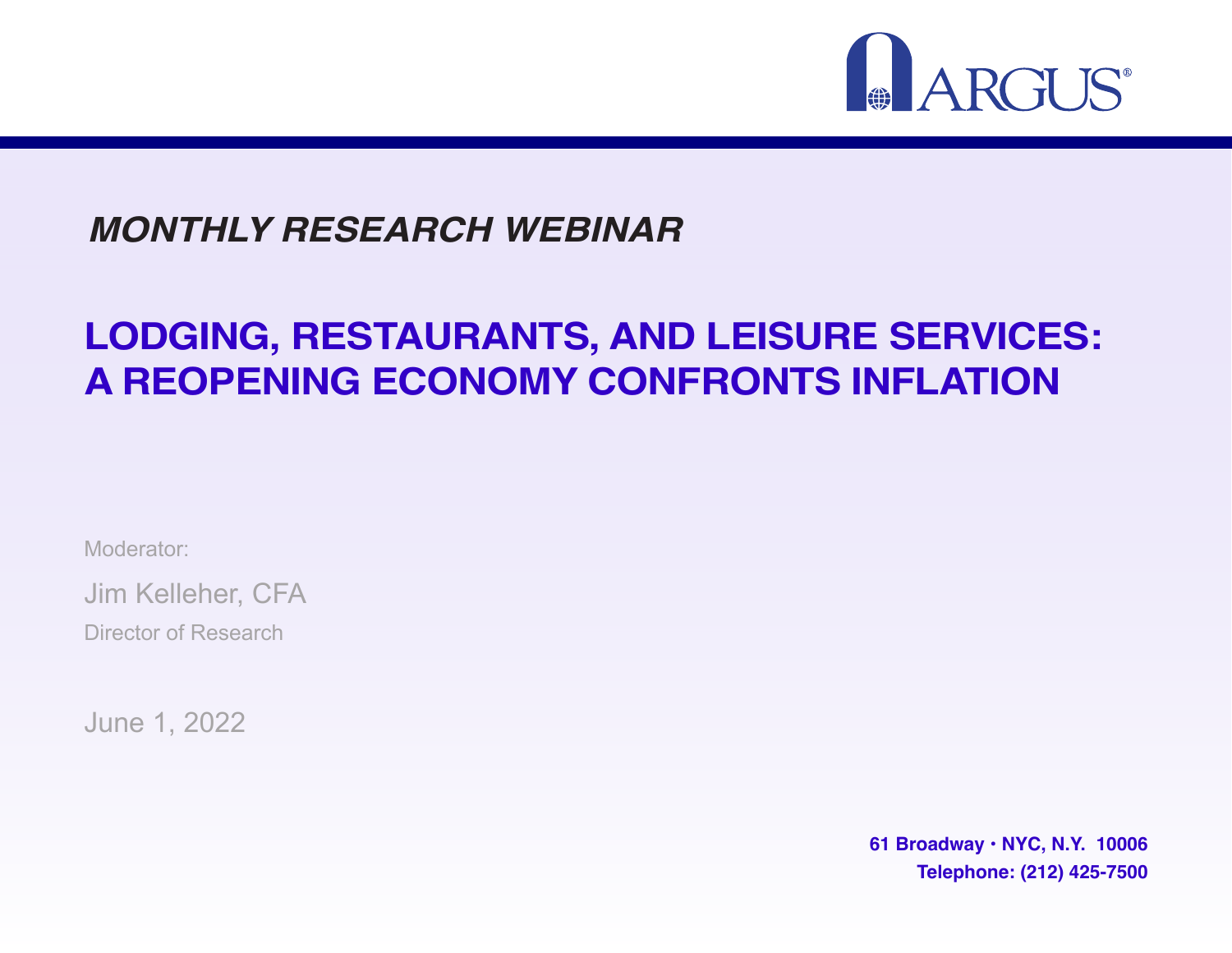

#### **Lodging, Restaurants, and Leisure Services: A Reopening Economy Confronts Inflation**

- **• Jim Kelleher, CFA, Director of Research**
- **• Christine Dooley, Senior Analyst**
- **• John Staszak, CFA, Senior Analyst**

#### **Argus Quick Notes**

- **• ESG Stocks**
- **• Recession-Proof Stocks**
- **• Analysts Raising Target Prices**
- **• Innovative Companies**
- **• Find these on the homepage of our website**

#### **Argus In the News**

- **• Jim Kelleher on Nvidia's Earnings**
- **• Stephen Bigger on the Bank Stocks**
- **• Kris Ruggeri on Under Armour**
- **• Find information on the homepage of our website**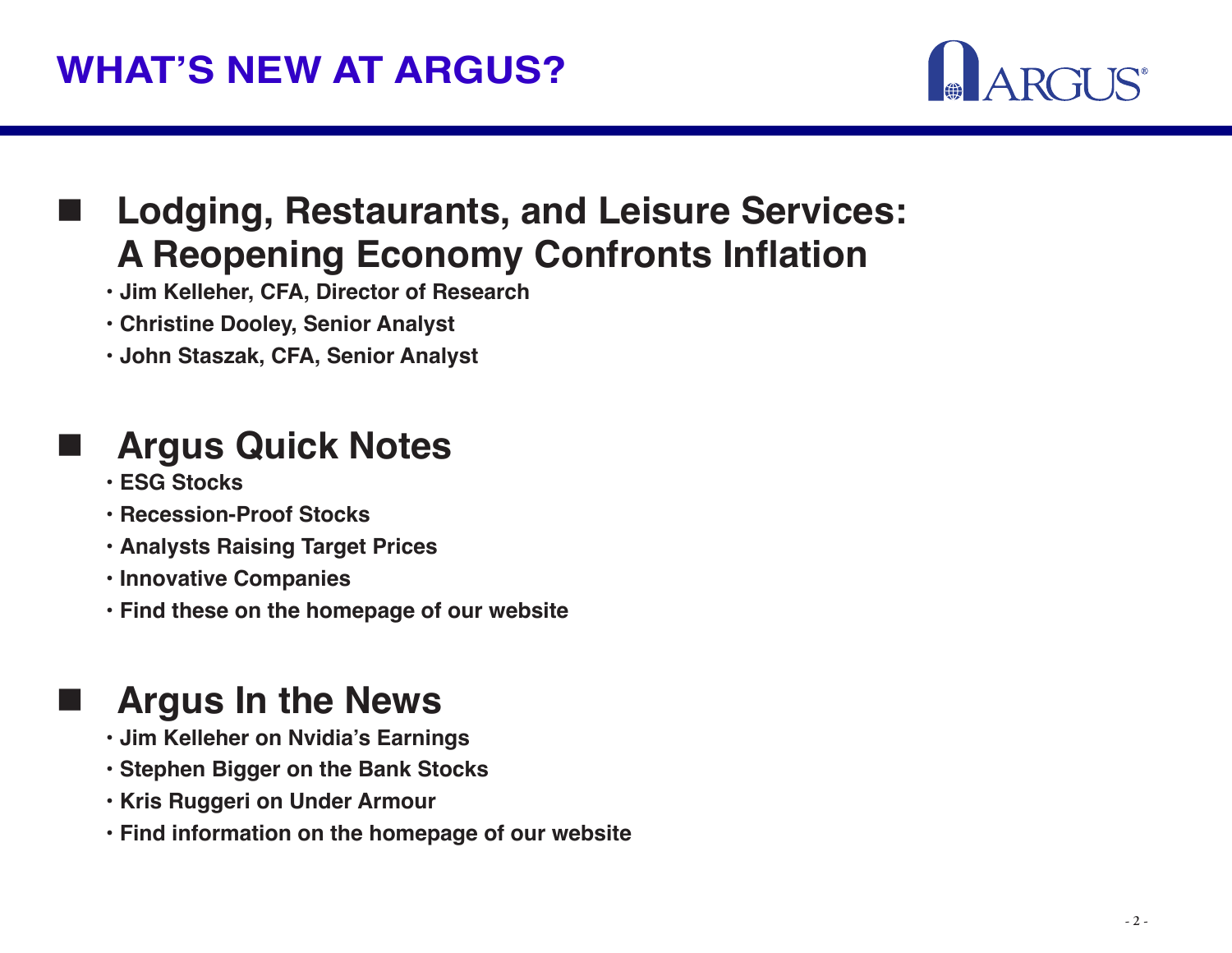#### **MACRO FORECASTS**

# ARGUS®







#### **S&P 500 QUARTERLY EARNINGS GROWTH MARKET SECTOR DISTRIBUTION - PERCENT OF S&P 500**

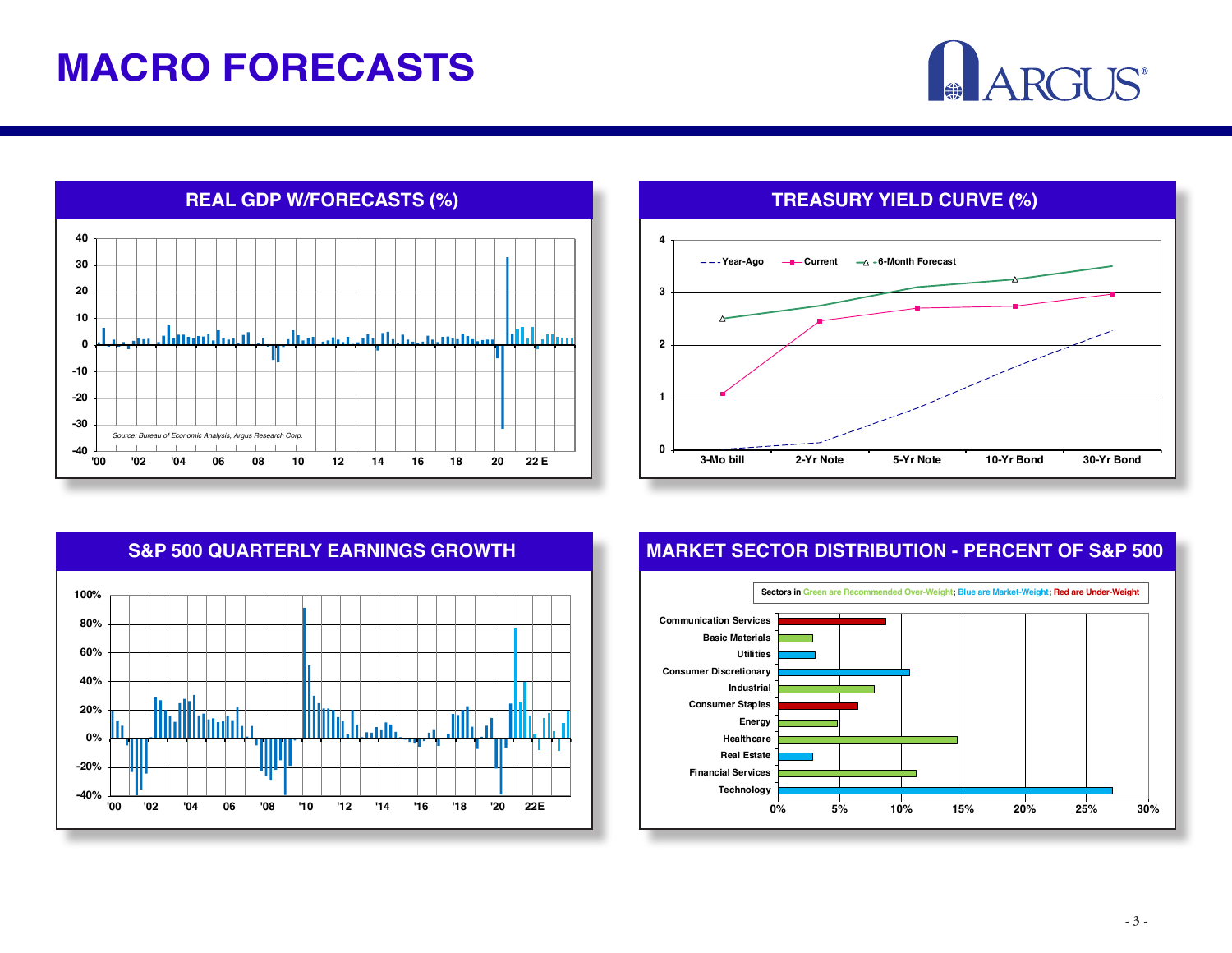#### **MARKET PERFORMANCE**

**DATA AS MAY 31, 2022**





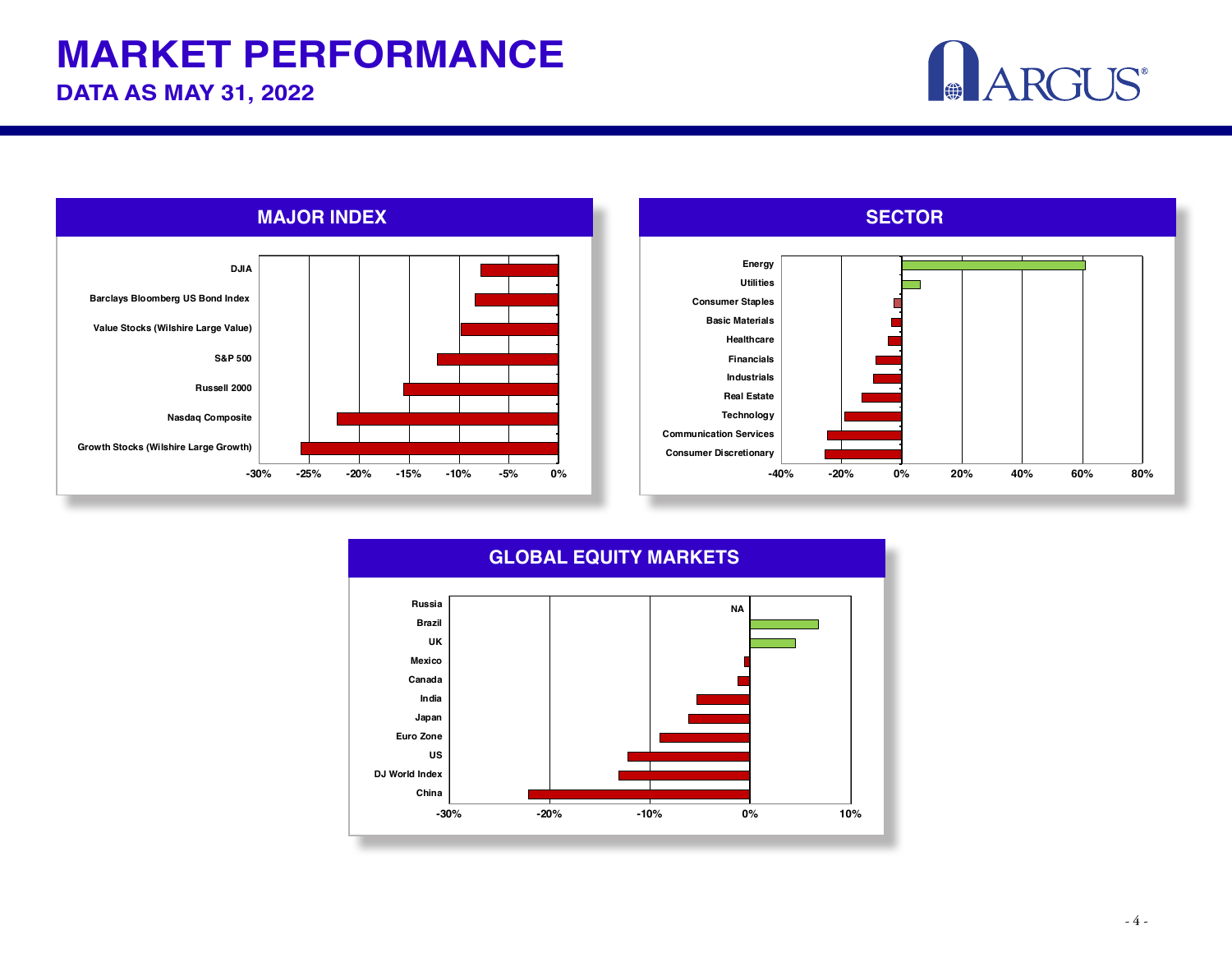

#### **The Consumer Discretionary Sector accounts for 11% of the S&P 500**

- **• Restaurants 9% of the Sector**
- **• Hotels, Resorts, and Cruise Lines 6%**
- **• Gaming 1.6%**
- **• Other: Autos & Auto Components, Household Durables, Retail, etc.**
- **• Our Recommendation is Market Weight**

#### **Performance**

- **• Consumer Discretionary Sector Down 33% YTD, Up 20% 3yr, underperforming**
- **• Hotels, Restaurants, Leisure Down 23% YTD, Down 23% 3yr, underperforming**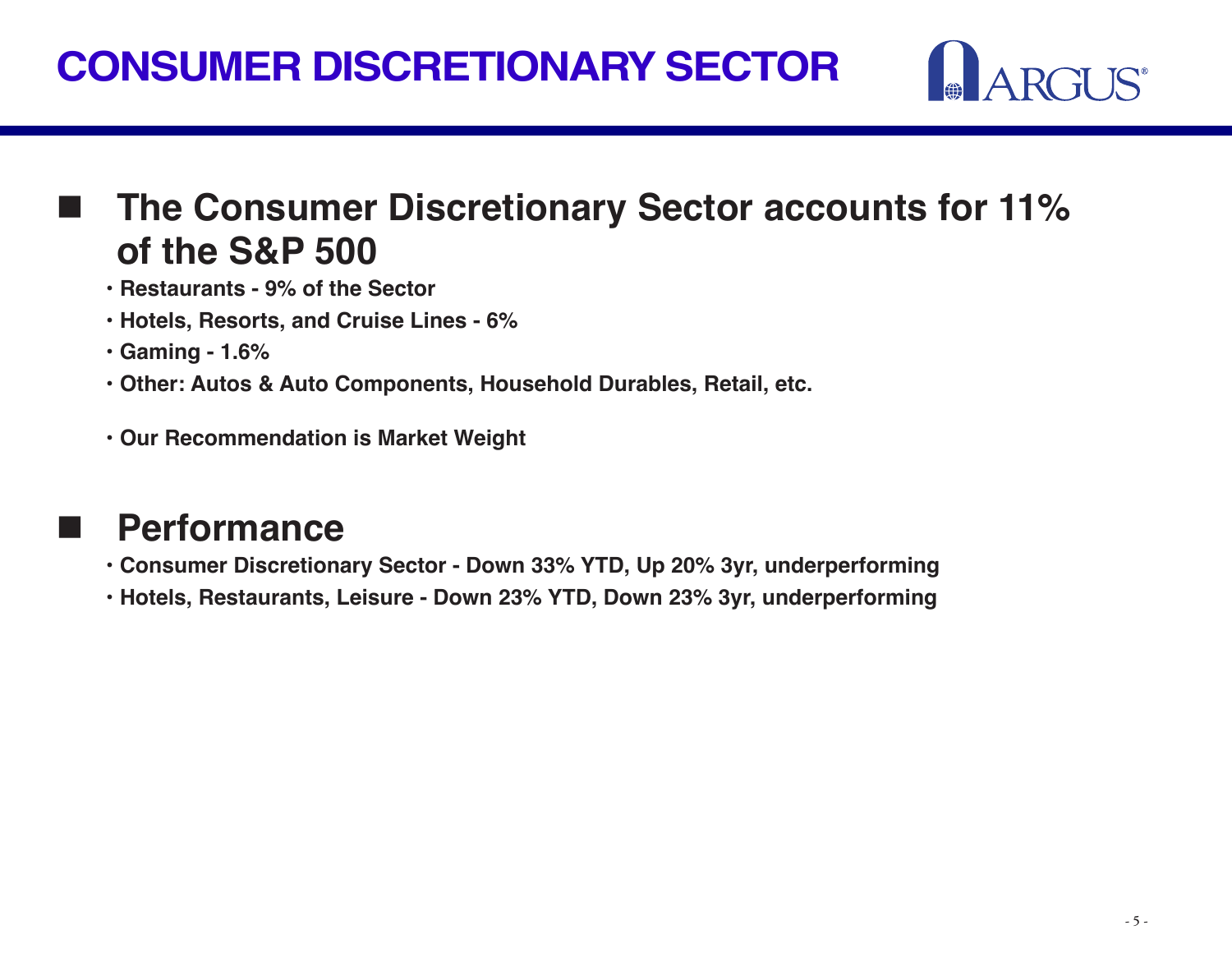## **RESTAURANTS**



#### **Performance**

**• Down 21% YTD, Up 22% 3yr, underperforming**

#### **Macro Drivers**

- **• Inflation Higher Food, Energy Costs**
- **• Interest Rates Cap Improvements, More Expensive**
- **• Labor**
- **• Consumer Confidence & Spending**

#### **Trends**

- **• Pulling out of Russia**
- **• Trade Unions**
- **• Menus**
- **• Kanye West**
- **• Robots & Automation**



**• Brand and Scale Leaders**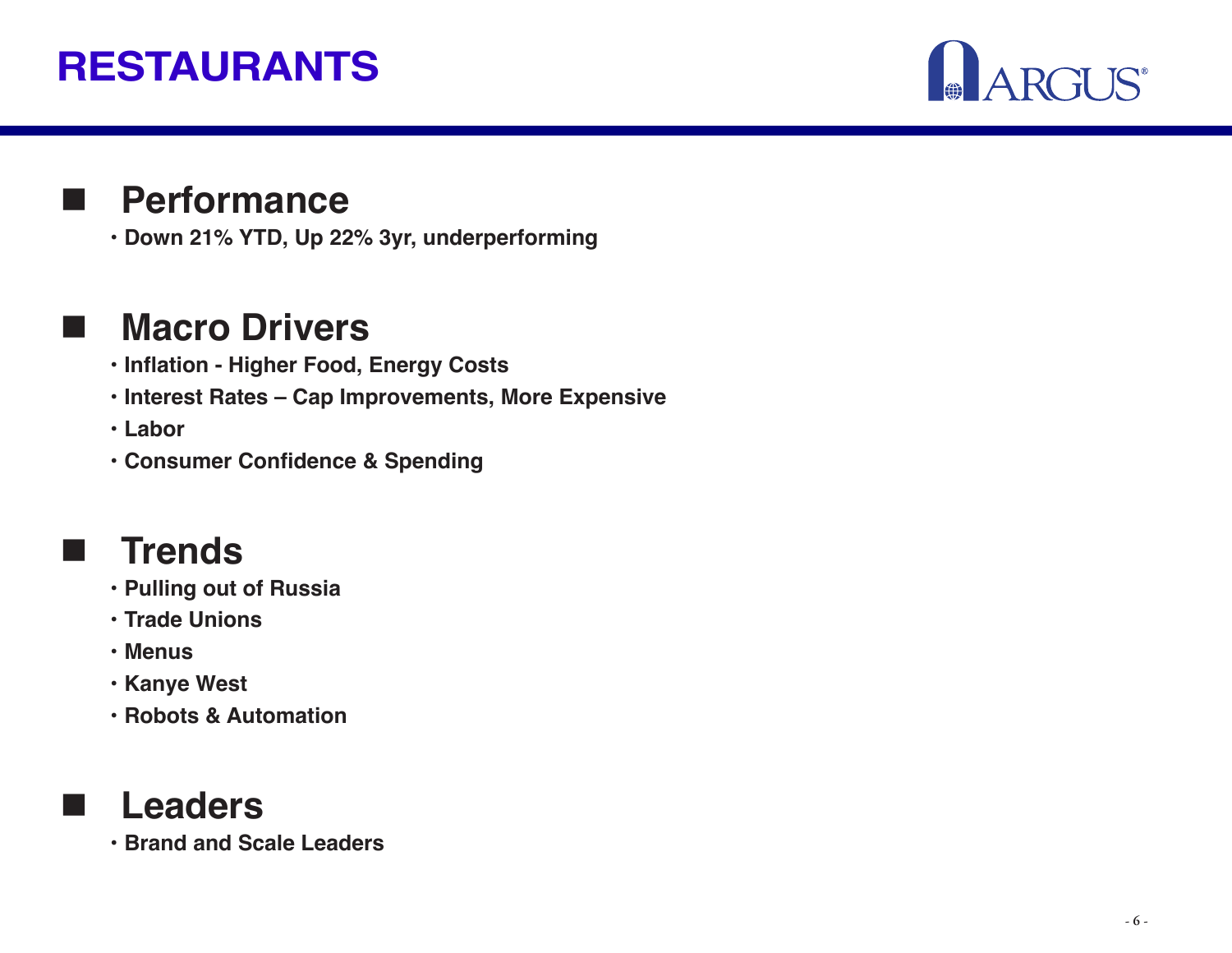## **HOTELS**



#### **Performance**

**• Down 20% YTD, Down 18% 3yr, underperforming** 

#### **Macro Drivers**

- **• Inflation Higher Energy Costs**
- **• Interest Rates Cap Improvements, More Expensive**
- **• Labor**
- **• Consumer Confidence & Spending**

#### **Trends**

- **• Luxury Apartments + Hotels**
- **• Business Travel**
- **• Loyalty Points**
- **• Airfares**
- **• Summer**



**• Brand and Scale Leaders**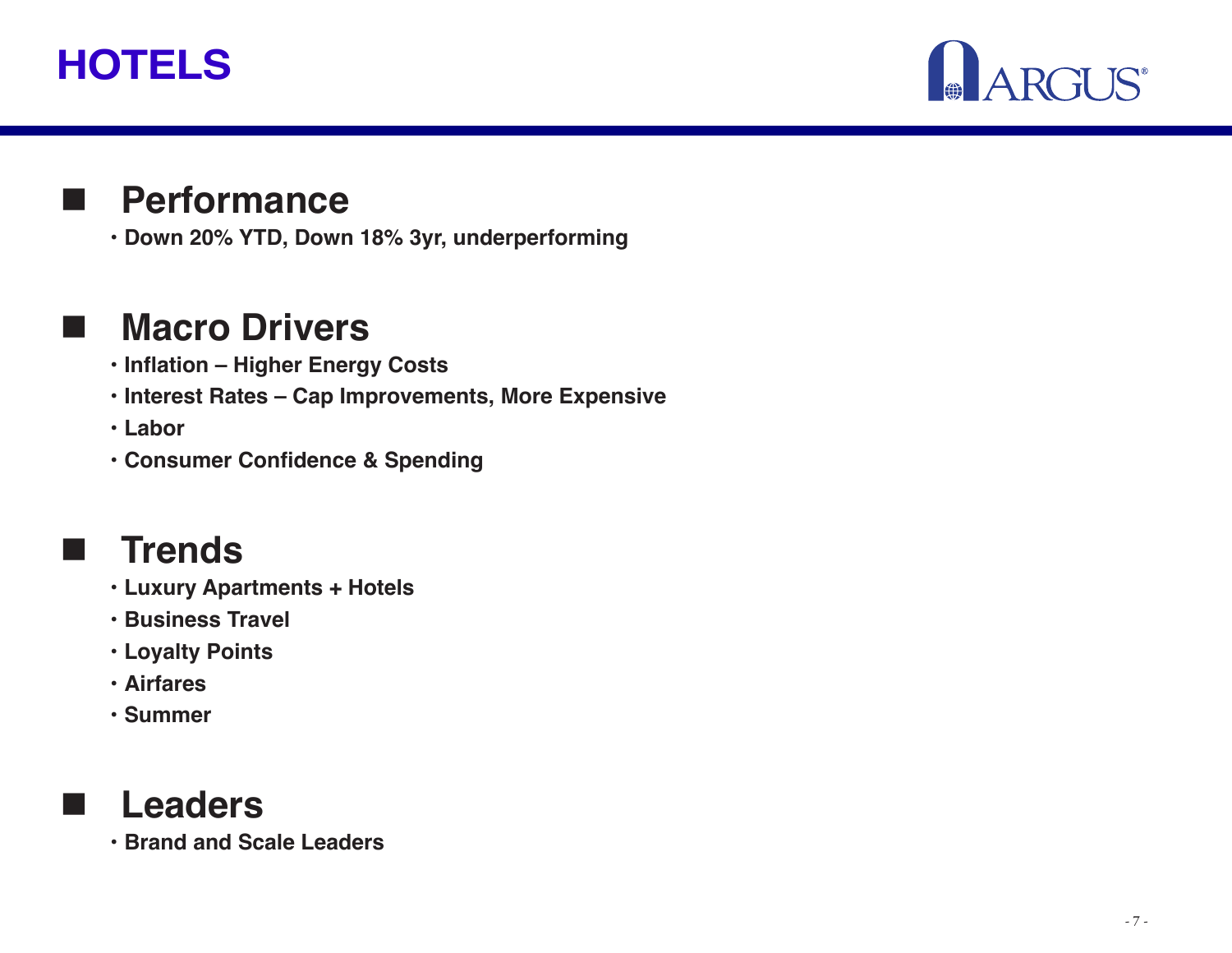#### **GAMING**



#### **Performance**

**• Down 37% YTD, Down 37% 3yr, underperforming**

#### **Macro Drivers**

- **• Inflation Higher Food, Energy Costs**
- **• Interest Rates Cap Improvements, More Expensive**
- **• Labor**
- **• Consumer Confidence & Spending**

#### **Trends**

- **• iGaming & Sportsbooks Pandemic Darlings**
- **• iGaming Land Grab New Entrants vs Big Casinos**
- **• Advertising Big \$\$**
- **• State-by-State Land Grab**
- **• Continued Growth in Gaming, Growth of Verticals**
- **• Vegas Sports Hub**
- **• Macao U.S. Licenses**

#### **Leaders**

**• Brand and Scale Leaders**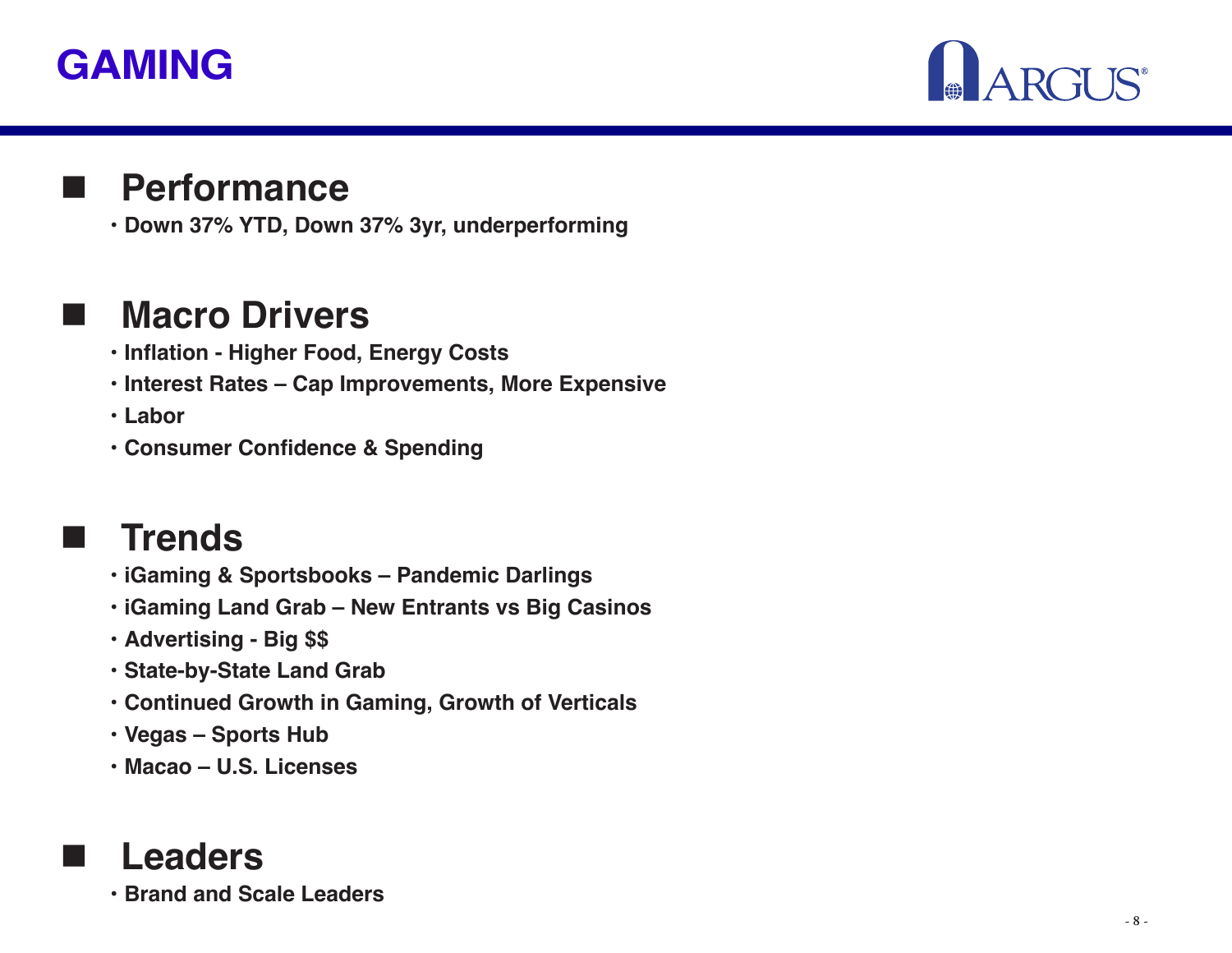## **LODGING**



#### **Marriott International, Inc. (MAR)**

- **Strong pricing and occupancy continue to drive leisure demand higher, while corporate demand continues to improve.**
- **• Urban markets should outperform rural and suburban markets, benefiting margins as urban properties sport higher rates.**
- **• The company's development pipeline remains solid, with prospects for higher interest rates less of a concern than higher construction costs.**
- **• Our long-term rating on MAR remains BUY based on the company's profitable fee-based business, strong liquidity, and emphasis on corporate travel.**

#### **Hilton Worldwide Holdings, Inc. (HLT)**

- **• HLT's room rates remain solid and we see no evidence that travel demand has reached its peak.**
- **• Leisure demand remains strong, but additional demand is coming from recovery in the company's convention and corporate businesses.**
- **• Management continues to expect net unit growth (NUG) to increase by a mid-single-digit pace, as existing hotel owners convert to Hilton. However, we believe that NUG could increase faster than investors currently anticipate and expect NUG to ramp up to 6%-7% growth if conversions continue at the current pace.**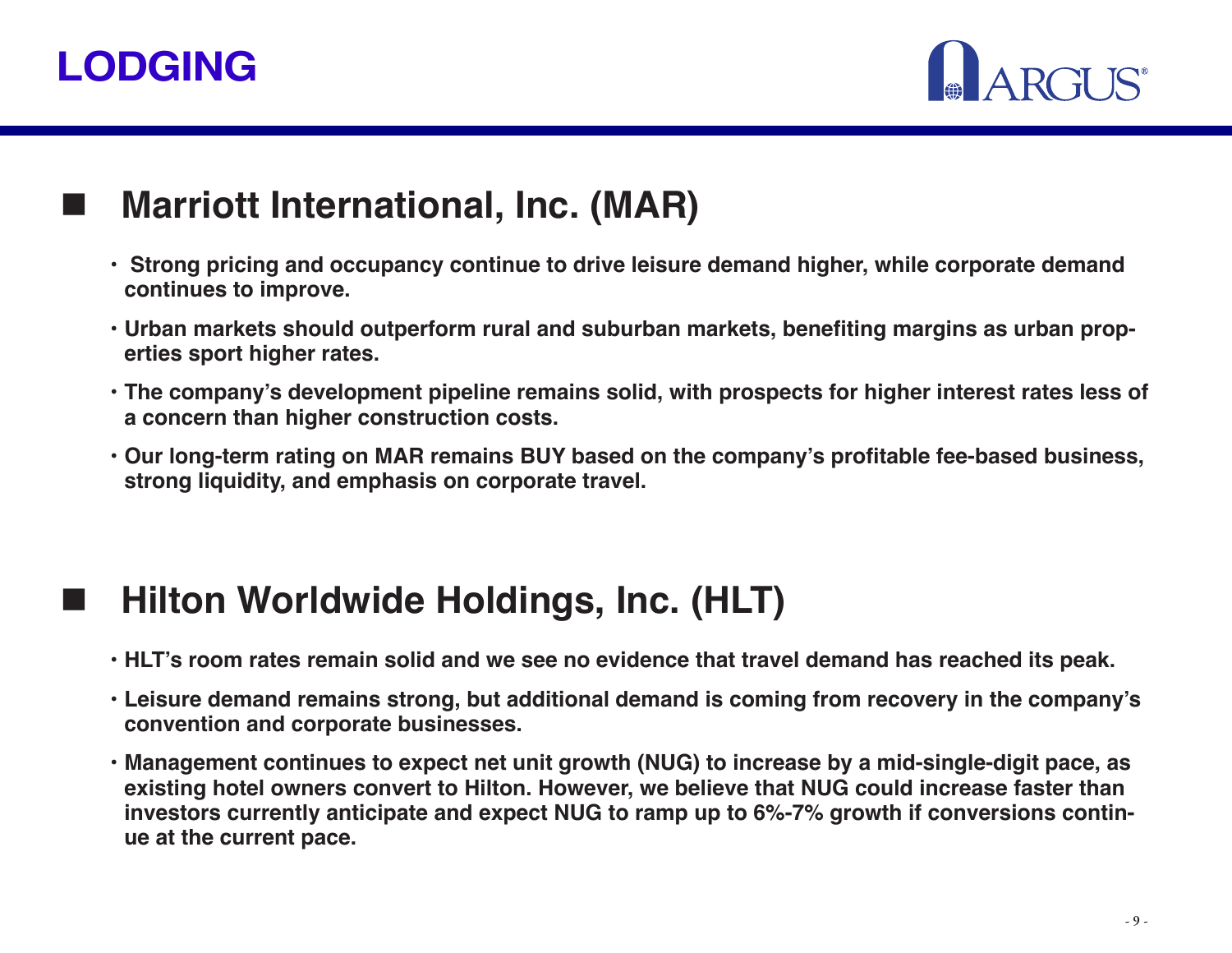



#### **MGM Resorts International (MGM)**

- **• We think prospects for the company's 29 U.S. casinos and BetMGM (the company's sports betting and iGaming segment) are favorable.**
- **In 2022, we expect increased occupancy and higher room prices to boost revenue.**
- **• MGM ended 2021 with solid results in Las Vegas and we expect a return to profitability in 2022.**
- **• We also expect China's easing of its zero-tolerance COVID policy to benefit MGM China's results.**
- **• The city of Osaka has chosen MGM to construct and operate Japan's first integrated resort and we expect it to obtain a license later this year.**

#### **Boyd Gaming Corporation (BYD)**

- **• Demand for Boyd's gaming locations remains robust, with its Las Vegas Locals and Downtown Las Vegas properties reporting particularly strong results during the first quarter.**
- **Historically low unemployment and strong travel demand should boost hotel occupancy.**
- **• Going forward, we expect Boyd's operating margin to increase as a result of favorable operating leverage at the company's Las Vegas properties and at its regional casinos.**
- **• We also see the company's partnership with FanDuel and the expansion of its online betting platform as future growth drivers.**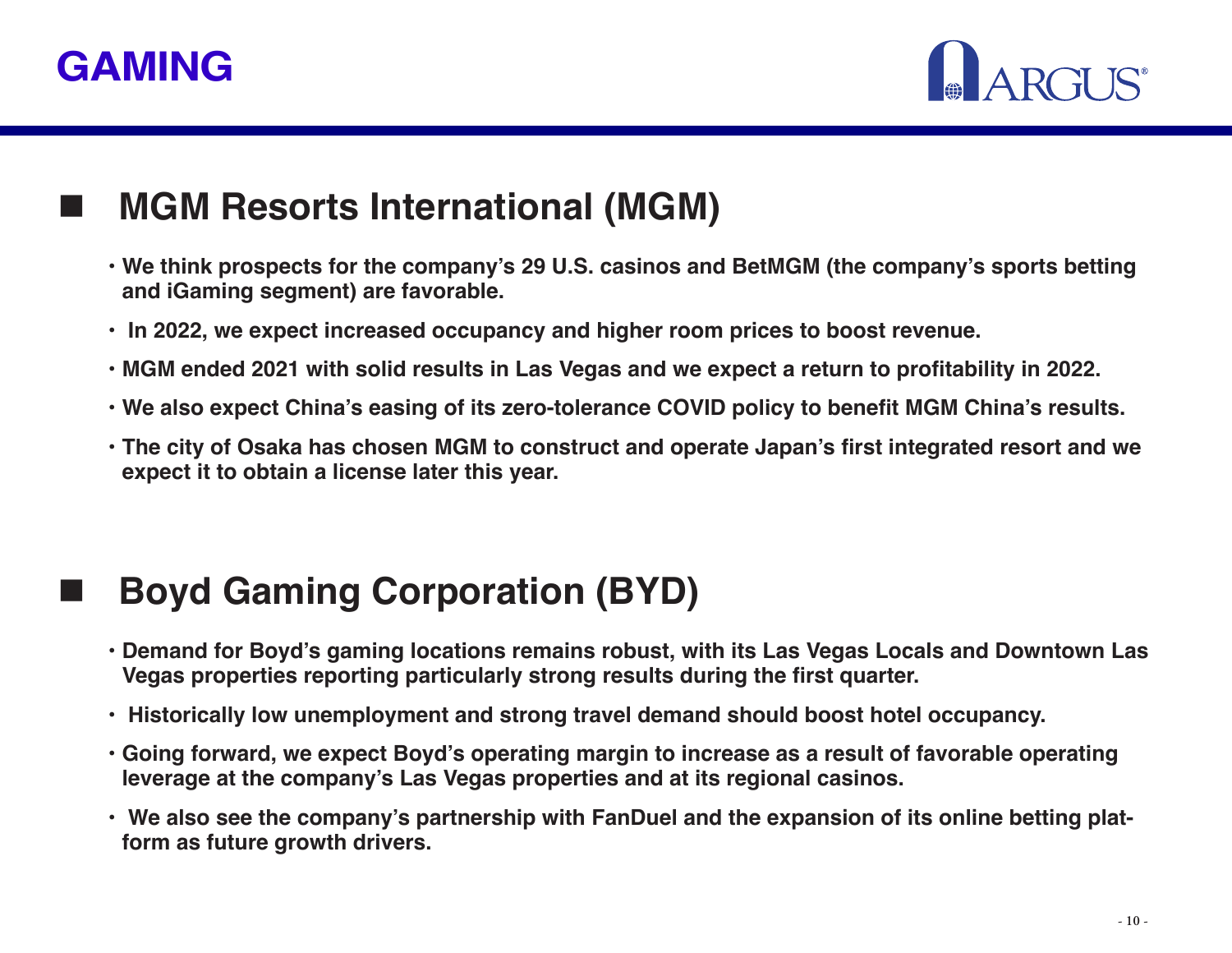#### **RESTAURANTS**

#### **McDonald's Corporation (MCD)**

- **• We expect McDonald's, with its strong digital, delivery, and drive-thru businesses, to endure a period of soft industry sales better than most other restaurant chains.**
- **• During the current period of industry weakness, we prefer large restaurant chains like McDonald's that offer value menus, spend heavily on advertising, and have clean balance sheets.**
- **• On May 19, MCD announced the sale of its restaurants in Russia to a current licensee who will operate these restaurants under a different name.**
- **• We believe that McDonald's vast size enables it to purchase commodities at favorable prices, and endure inflationary headwinds better than its competitors.**

#### **Chipotle Mexican Grill, Inc. (CMG)**

- **• We think that Chipotle has a healthy balance sheet (approximately \$616 million in cash and cash equivalents in 1Q22) along with robust mobile ordering and delivery platforms that will help it to recover as the economy reopens.**
- **• While some consumers may be put off by Chipotle's relatively high prices, we expect its strong brand to continue to attract customers.**
- **• More than four-fifths of new restaurants are constructed with Chipotlanes; these restaurants require a small additional outlay and return, on average, 80%.**
- **• Management plans to enter mid-sized markets and plans to raise the store count to more than 7,000.**
- **• We remain confident that Chipotle can achieve its long-term goals of mid-single-digit comps, high single-digit revenue growth, and mid-teens operating margins.**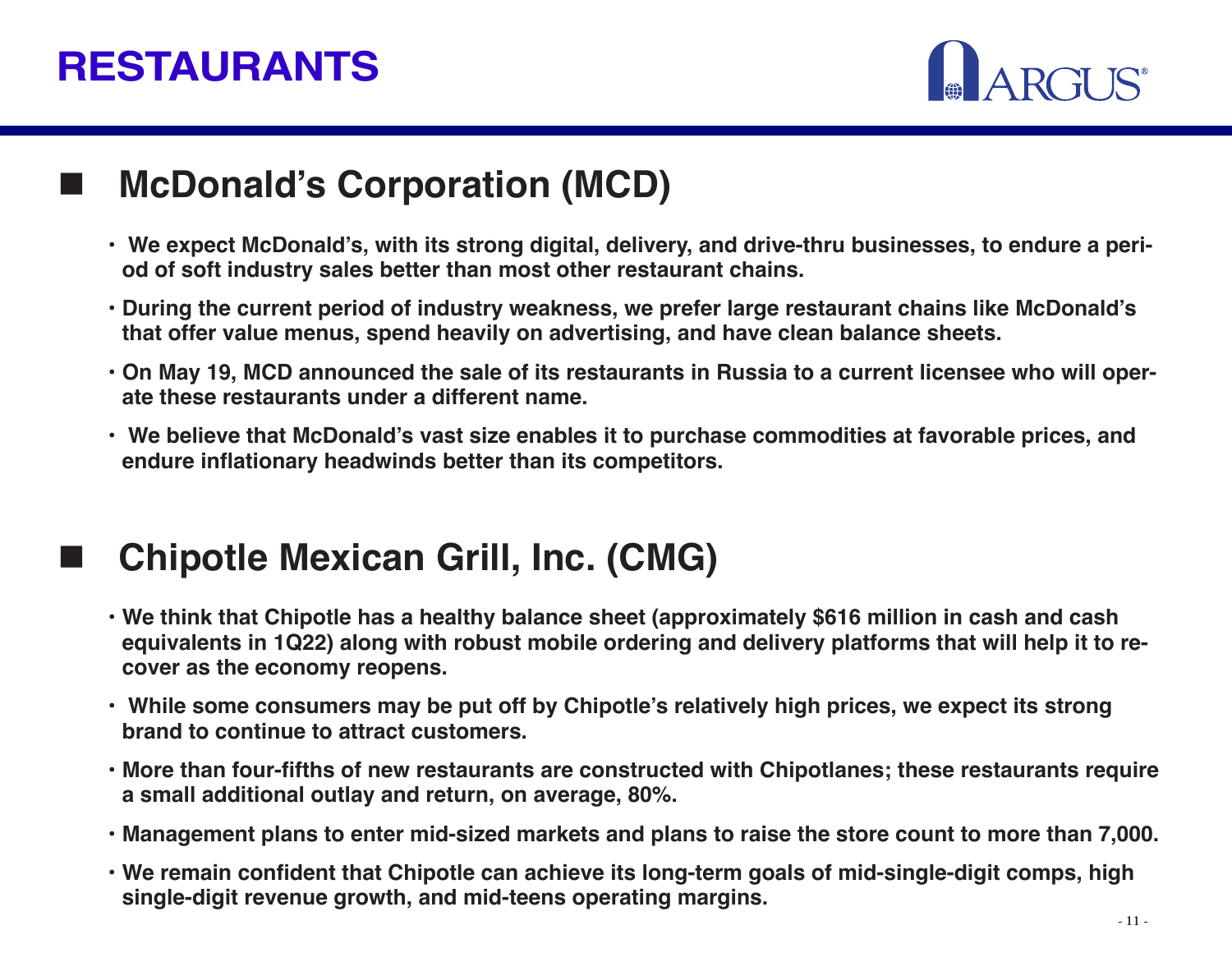## **TRAVEL INDUSTRY**

#### **Booking Holdings Inc. (BKNG)**

- **• We have a favorable view of online travel companies, and particularly of BKNG given its focus on Europe, where it generates most of its gross profit.**
- **• We expect the company to benefit from the strength of its Booking.com brand in Europe and from relatively high European coronavirus vaccination rates.**
- **• Over the next two years, we expect a strong recovery in the travel industry and see bookings above 2019 levels.**
- **• On valuation, BKNG is trading at a projected 2022 P/E of 19.4, below the average for other online booking companies; however, we believe that it merits a higher multiple given the company's strong earnings outlook.**
- **Our target price of \$2,700 implies a projected 2022 P/E of 23.5 and a potential return of 21% from current levels.**

#### **Southwest Airlines Co. (LUV)**

- **• Southwest is among the best low-cost carriers, with a clean balance sheet, a strong management team, and low costs and fares.**
- **• The company's financial strength should enable it to broaden its network and increase its number of routes.**
- **• LUV is among the best at hedging fuel prices and we project just a high-single-digit increase in its fuel expense in 2022.**
- **• Our BUY rating is based on the company's record of above-peer-average revenue growth, simple fare structure and reputation for generally good customer service.**
- **• With \$16.7 billion in liquidity and an emphasis on leisure travelers, Southwest appears well posi-**